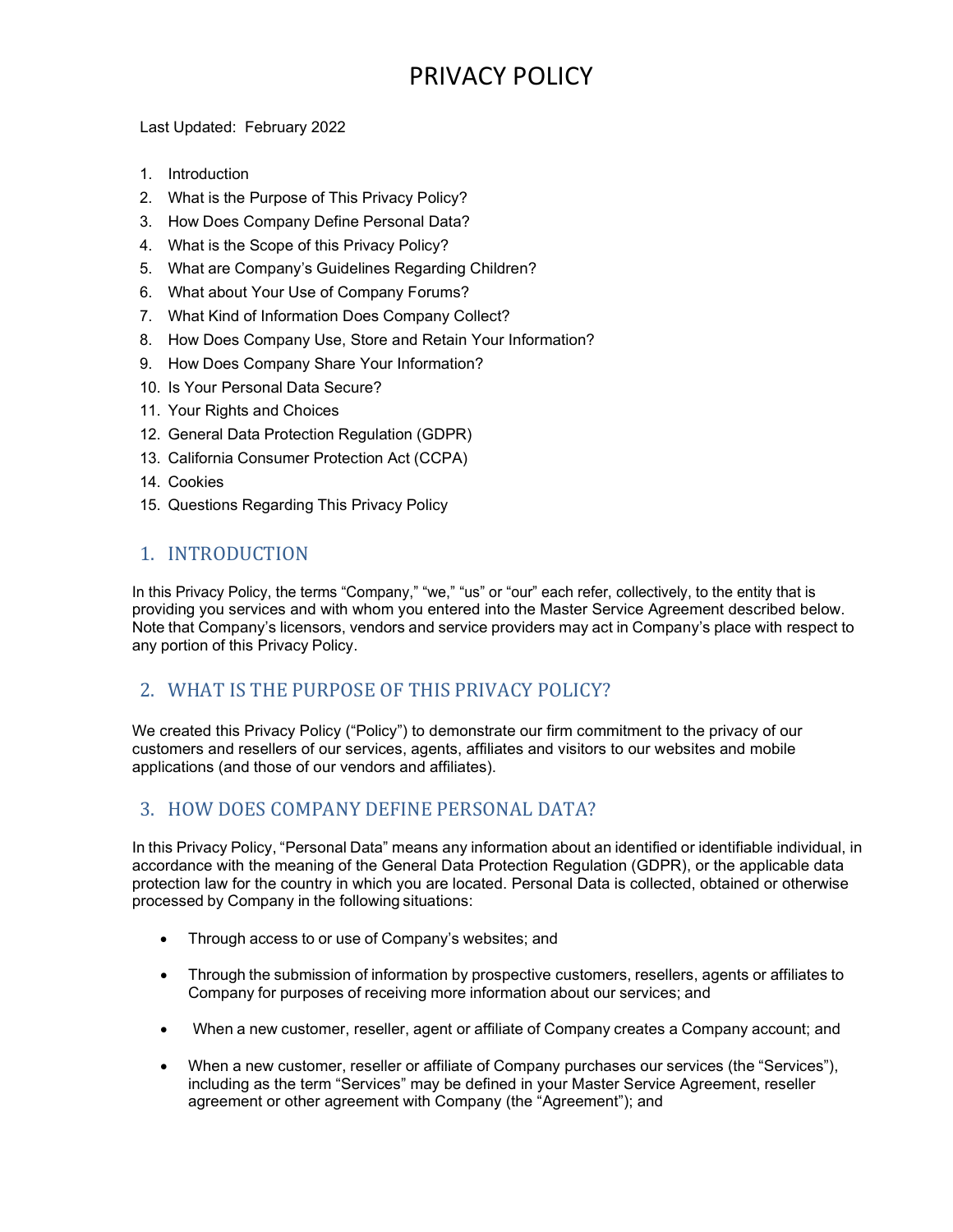When a current customer, reseller, advisor or affiliate of Company uses our platform or Services or contacts our customer service or technical support team.

#### By visiting our websites, creating a Company account, purchasing Services, or using our platform or Services, you accept the practices set forth in this Privacy Policy.

# 4. WHAT IS THE SCOPE OF THIS PRIVACY POLICY?

This Privacy Policy only covers Personal Data collected by Company. Company's websites may contain links to third-party websites. If you follow a link to any of these websites, please note that these websites have their own privacy policies and that Company does not accept any responsibility or liability for these policies. Please check the applicable third-party privacy policies before you submit any data to such thirdparty websites.

# 5. WHAT ARE COMPANY'S GUIDELINES REGARDING CHILDREN?

Company requires that all account holders be 18 years of age or older. In addition, our websites and Services are not designed for or directed to children under the age of 18, and Company does not knowingly collect or maintain Personal Data about any person under the age of 18. If you believe Company has collected any Personal Data from or about any person under 18, please contact us via the contact information set forth on Company's website or in the Agreements.

# 6. WHAT ABOUT YOUR USE OF COMPANY FORUMS?

Company may make chat rooms, forums, message boards, news groups and similar media, including social media, available to you. Please remember that any information that is disclosed in these areas may become public and you should exercise caution when deciding to disclose any Personal Data in any of these areas.

# 7. WHAT KIND OF INFORMATION DOES COMPANY COLLECT?

Company may collect the following information, which may include Personal Data:

- Personal Data that you voluntarily provide when using our websites or Services, including contact information (e.g., email address, name, telephone number, home or work address, and ZIP code) and billing information (e.g., credit card number, bank account number and billing address);
- Personal Data that is generated through your actions by using our Services, which is collected, used and processed by Company solely for the purposes referenced in Section 8 below;
- Technical standard information sent by your browser during visits to our websites or your use of our Services, including IP address, the type of device being used, your device's operating system, location information, internet or network activity, language preference and browser type;
- Information such as traffic and location information (including without limitation caller location, call recipient location, routing information, duration and time with respect to each communication) processed for the purpose of the conveyance of a communication on an electronic communications network, for the billing in respect of that communication, or for any of the other purposes described in Section 8 below;
- Information about general usage of our website collected by using a cookie file which is typically stored on the hard drive of your computer. Please see the "Cookies" section; and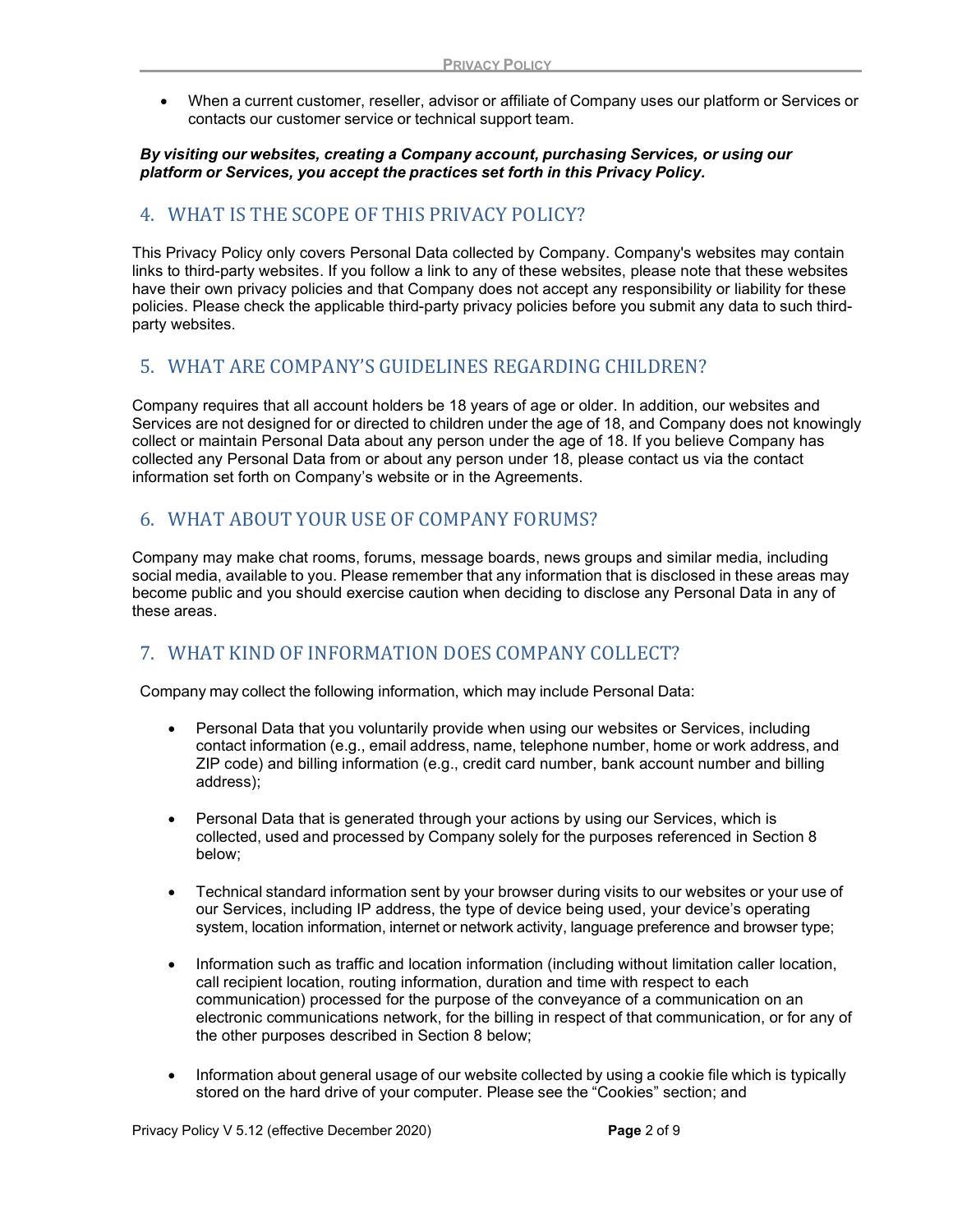Company may collect one or more of the following categories of Personal Data (as such categories are defined or interpreted for purposes of the CCPA or other applicable law): identifiers; customer records information; characteristics of protected classifications under California or federal law or special categories of Personal Data or sensitive personal information as defined under other applicable law; commercial purchasing information; internet or network activity; geolocation data; professional or employment-related information; education information; and inferences drawn from Personal Data.

# 8. HOW DOES COMPANY USE, STORE AND RETAIN YOUR INFORMATION?

Company may use, store and retain information, which may include Personal Data, in the following ways:

- To provide you with information regarding the status of your account, to determine your tax status, and to bill you for our Services;
- To operate, provide and maintain the Services, including providing you with information and Services that you request from Company, delivering customer service or technical support, and carrying out Company's obligations arising from any agreement entered into between you and Company, including the Agreement;
- To manage our existing and prospective relationships with customers, resellers, distributors, vendors, service providers and affiliates, including accounting, auditing, billing and fee collection;
- To administer, test, analyze and improve Company's Services and to facilitate marketing services by Company and its marketing partners, including providing you with information about available Services and related products and services;
- To gather broad demographic and statistical information, and other de-identified or aggregated information, which Company may use for purposes such as understanding broad demographic trends and statistical information;
- To notify you about changes to the Services, welcome letters, billing reminders, technical notifications and security announcements;
- To comply with applicable legal requirements, industry standards and Company's procedures and policies, to enforce our Agreements, and to defend our legal rights; and
- For other purposes to which you may provide your consent.

Your Personal Data will be stored by us in accordance with applicable data protection laws to the extent necessary for the processing purposes outlined in this Privacy Policy. Your Personal Data will be deleted or made anonymous in accordance with Company's policies.

# 9. HOW DOES COMPANY SHARE YOUR INFORMATION?

Company does not directly sell your Personal Data in the traditional sense (i.e., transfer such data in exchange for money), but Company may share your Personal Data with third parties to help provide and improve Company's Services as follows:

- To entities within the Company's group and third-party business partners, consistent with the purposes described above;
- Billing information to organizations that process billing information on our behalf;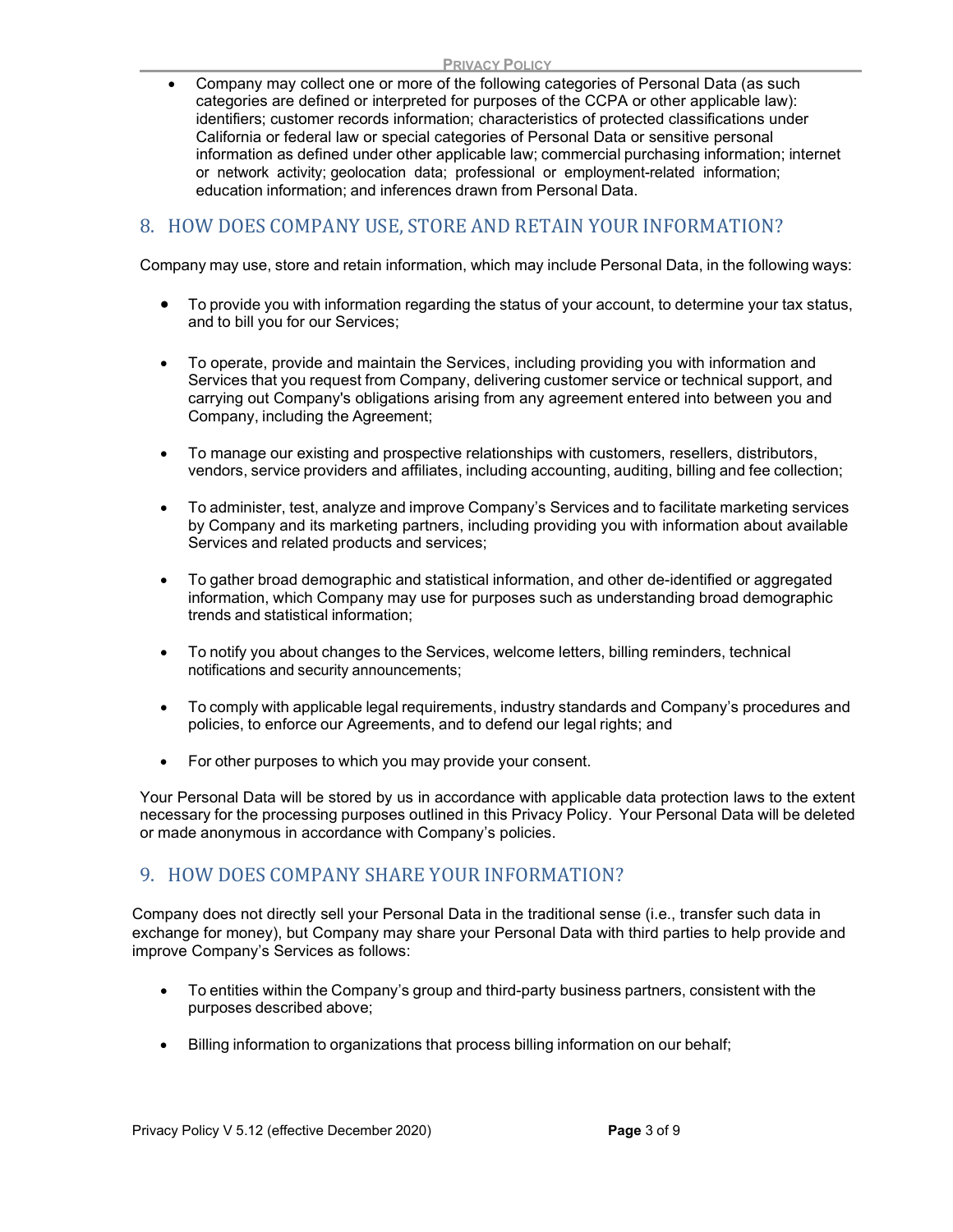- In de-identified or aggregated form to third parties, such as usage information to our service and license providers for licensing compliance, licensing usage calculation, billing and support purposes; and/or
- To vendors and contractors retained in connection with the provision of the Services or support of Company's business. For example, Company may use service providers to measure Service usage and Service performance metrics; monitor security aspects of our Services and infrastructure; provide data storage services; and deliver customer service or technical support. Company will only release information that is needed to deliver the service for which the third- party vendor has been contracted. These vendors are required to maintain strict security and confidentiality of the information and are prohibited from using it for any other purposes other than in accordance with Company's instructions and policies.

In addition, Company may access and release your information, including Personal Data, under the following circumstances:

- Occasionally, Company may be required by law enforcement or judicial authorities to disclose your Personal Data to the applicable law enforcement authorities. Company will do so upon receipt of a court order or subpoena (or other mandatory legal process), to cooperate with a law enforcement investigation or if Company otherwise believe disclosure is necessary to exercise, establish or defend our legal rights. Company reserves the right to report to law enforcement authorities any activities that Company, in good faith, believes to be unlawful.
- If Company obtains your consent or permission to disclose or release your information, which Company may obtain in various ways. For example, Company may present you with an "opt-in" prompt when you access the Services, the administrative control panel for the Services and associated websites.
- If Company, any of its websites or Services or a related asset or line of business is acquired by, transferred to, or merged with another company.

# 10.IS YOUR PERSONAL DATA SECURE?

Company takes reasonable steps in an effort to ensure that your Personal Data is treated securely and in accordance with this Privacy Policy and requires its suppliers to do the same. Company maintains administrative, technical and physical safeguards that are intended to appropriately protect Personal Data against accidental or unlawful destruction, accidental loss, unauthorized alteration or access, misuse, and any other unlawful form of processing of the Personal Data in our possession. Your contact and financial information is submitted via a secure (HTTPS) connection and stored in the Company database protected by a firewall. Any payment transactions will be encrypted using SSL technology.

Although Company uses reasonable efforts to protect your Personal Data, transmission via the Internet is not completely secure. Therefore, Company cannot guarantee the security of your Personal Data transmitted using our websites or Services, and any transmission is at your own risk.

# 11.YOUR RIGHTS AND CHOICES

You have the right to request that Company not contact you or use your Personal Data for purposes which are not reasonably necessary for the administration of our websites and/or the provision of Services, such as marketing communications. If you wish to exercise this opt-out right, you may indicate a preference to stop receiving further marketing communications from us by accessing available opt-out features in the administrative control panel for your Account, by following the "unsubscribe" instructions provided in a communication you receive, or by contacting Company by e-mail (at such address as is provided on Company's website or in the Agreement). Where required under applicable law, Company will only send you marketing communications with your consent.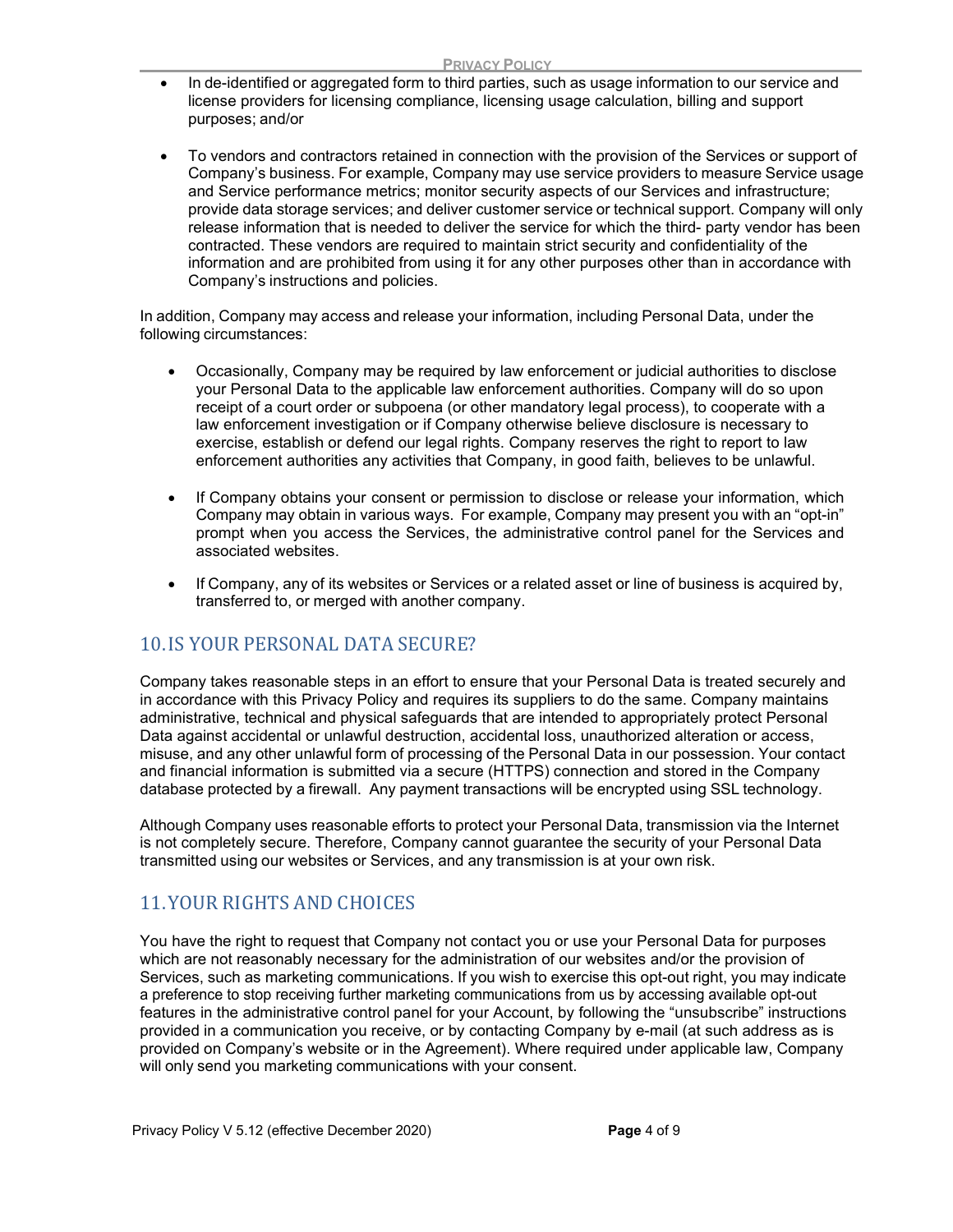Please note that you cannot unsubscribe from certain correspondence from us regarding our provision of Services to you, including messages relating to your Account, unless you stop using our Services. In addition, certain information may be required in order to use our websites or Services; as such, the only practicable method to opt out of providing information in connection with the use of those websites or Services would be to refrain from subscribing to or using those websites or Services.

You may also revise your contact and financial information or terminate your account through the administrative control panel for your Account.

# 12.GENERAL DATA PROTECTION REGULATION (GDPR)

### Legal Basis for Processing

If you are located in the EEA, Company only processes your Personal Data based on a valid legal ground, including when:

- You have consented to the use of your Personal Data; for example, to provide you with tailored advertising (such consent may be withdrawn at any time, solely as it relates to communications subsequent to such request);
- Company needs your Personal Data to provide you with the Services or otherwise fulfill Company's contractual obligations, including for account creation, the delivery of Company's Services, responding to your inquiries, and providing customer service and technical support;
- Company has a legal obligation to use your Personal Data, such as the obligation to protect intellectual property rights or restrict content available on the Service based on your location; or
- Company has a legitimate interest in using your Personal Data. For example, Company has a legitimate interest in using your Personal Data to conduct business analytics and otherwise improve the security and performance of Company's Services. Company may also share this information with third parties for this purpose.

### Transfer of Personal Data

If you are located within the EEA, Company complies with EU data protection law when transferring your Personal Data outside of the EEA. Your Personal Data will be transferred to, and processed in, countries outside the EEA, including the United States. These countries may not have similar data protection laws to the EEA. If Company transfers your Personal Data outside of the EEA, Company will protect your Personal Data as described in this Privacy Policy or as required by applicable law. However, Company takes adequate measures to ensure that your Personal Data will at all times be protected in accordance with applicable regulations as described in the Data Processing Agreement that forms part of the Agreement.

### Your Data Protection Rights

If you are located in the EEA, you have the following rights:

- Right to Withdraw Consent: You may withdraw your consent to the processing of your Personal Data at any time.
- Right to Access: You can request access to the Personal Data Company holds on you with some limited exceptions.
- Right to Rectify: If you feel the Personal Data Company holds on you is inaccurate, you can ask Company to correct or update it.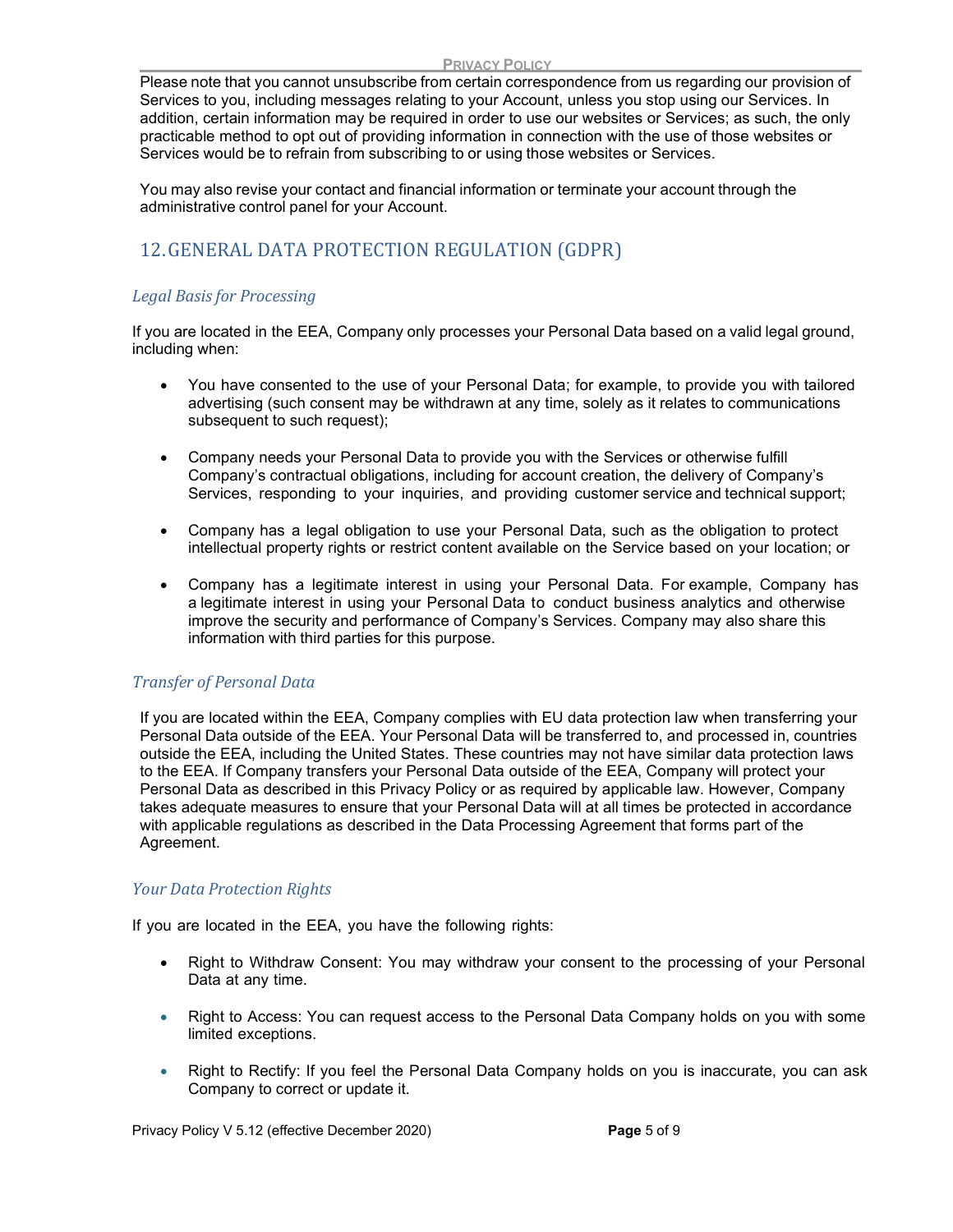- Right to Erasure: You can request that Company erase your Personal Data, unless it is necessary for compliance with a legal obligation or for the establishment, exercise, or defense of legal claims. This right may be limited by law.
- Right to Restrict the Processing: You have the right to request that Company restrict processing if you contest the accuracy and wish to verify it, it has been unlawfully processed, or Company no longer needs the data but you need it to assert, exercise or defend legal claims.
- Right to Object: You have the right to object to the processing of your Personal Data if you disagree with any legitimate interest or public interest Company has relied upon to process your Personal Data.
- Right to Data Portability: You have the right to receive your Personal Data in a structured, commonly used and machine-readable format where your Personal Data is processed in reliance either on your consent or because such processing is necessary for the performance of a contract, and the Personal Data, in either case, is processed by automatic means.

Additionally you have the right to lodge a complaint with the Dutch Data Protection Supervisory Authority (Autoriteit Persoonsgegevens), PO Box 93374, 2509 AJ DEN HAAG, or, if GDPR provides that an alternative supervisory authority has jurisdiction over the applicable dispute, with such other supervisory authority.

These rights are not absolute and may be limited in certain circumstances, as permitted or required by applicable law. You may exercise your rights by contacting Company by e-mail (at such address as is provided on Company's website or in the Agreement).

# 13.California Consumer Protection Act (CCPA)

### Does Company Sell Your Personal Data?

No, Company does not sell your Personal Data in the traditional sense. Company may share your Personal Data with third parties to help provide Company's Services to you and for the other purposes described herein. Please review the section above entitled "How Does Company Share Your Information?" for more information.

#### Your Data Protection Rights

If you are a California resident, you may submit a verifiable request for information, no more than twice within a 12-month period, regarding the: (1) categories of Personal Data collected, transferred, or disclosed by Company; (2) purposes for which categories of Personal Data are collected or transferred by Company; (3) categories of sources from which Company collects Personal Data; and (4) specific pieces of Personal Data Company has collected about you during the past twelve months. In order to receive such a report, or to access, change, or delete any Personal Data, please contact Company by phone, e-mail or through our website (at such toll-free number, e-mail address, mailing address or web contact form as is provided on Company's website or in the Agreement) .

### 14. COOKIES

#### What are Cookies?

Privacy Policy V 5.12 (effective December 2020) Privacy Page 6 of 9 Cookies are small text files that are placed on your device or browser when you make use of Company's websites, services, applications and/or administrative control panel. These allow Company's services to function more efficiently, for example, storing and honoring your settings or preferences, combating fraud, providing advertising, and analyzing how Company's services perform. Some cookies only last for a short duration and expire at the end of a session, for example, when you close a browser winder. These are known as "session cookies." Other cookies last longer and remain stored on your browser or device and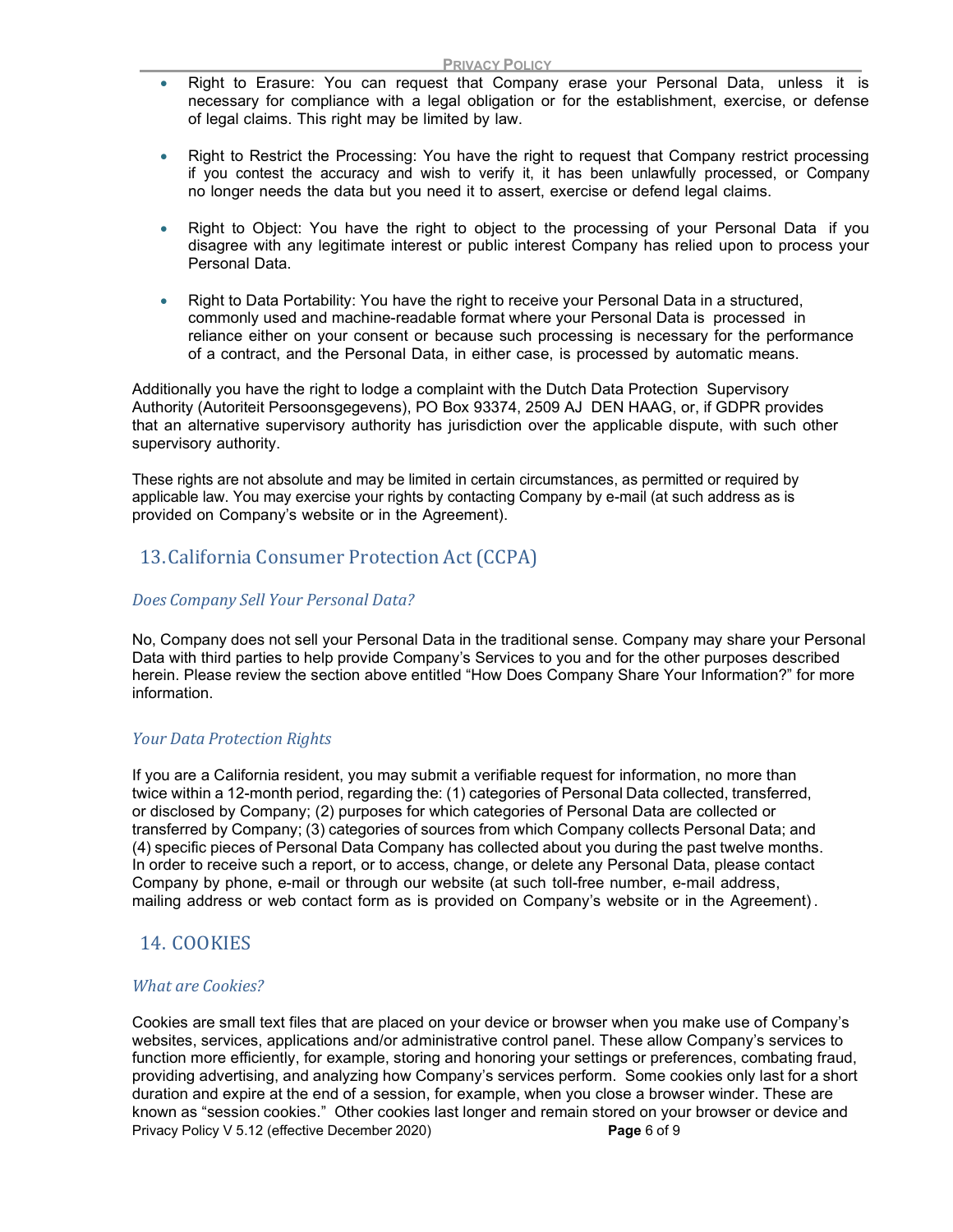can, for example, track your settings or activities on several sites. These are known as "persistent cookies."

### How does Company Use Cookies?

When you access Company's websites, services, applications and/or administrative control panel, Company may send one or more cookies (and/or similar technologies) to your computer. By sending you cookies with values that are unique, Company may be able to uniquely identify your web browser or device when you access Company's websites, services, applications and/or administrative control panel. Company may use both "session" and "persistent" cookies to collect, store, and sometimes track various types of information.

### Why Does Company Use Cookies?

Company uses cookies to retain your session states and to offer you a personalized experience on Company's websites, services, applications and/or administrative control panel. You can review the "Help" file in your browsers or mobile devices to learn the proper way to modify your cookie settings. Please be aware, however, that the use of certain cookies (see "Necessary Cookies" below for more information) is necessary for the use of the administrative control panels and certain other aspects of Company's websites, services, applications and/or administrative control panel.

### What Are the Different Types of Cookies Used by Company?

The following are the different types of cookies that Company uses and why Company uses them:

### Necessary Cookies

Company uses cookies that are necessary so Company's website and Services can operate. These are required to monitor the functionality of Company's site, improve security, and/or allow you to make use of functions such as Company's administrative control panel and web chat.

### Performance Cookies

Company uses cookies to assess the performance of Company's website, Services and administrative control panel to improve your user experience. This includes analyzing how users use Company's website, Services and control panel and making sure they remain up and operational.

### Functional Cookies

Company uses cookies that help with functionality when accessing or using Company's website or Services. For example, cookies may be used to save your preferences or location settings.

### Advertising or Targeting Cookies

Company uses cookies to deliver content tailored to you. Company also uses cookies to help measure the effectiveness of Company's marketing campaigns. Company also partners with some authorized third parties who may place cookies on your device when you interact with Company's website or Services.

When you visit one of Company's websites, advertising companies may place a cookie or similar technologies on your computer and may collect certain information about your use of Company's websites. These companies may use this information, as well as information they collect from your use of other websites, to display advertisements on the Internet about products and services they believe you may be interested in. You can learn more about this practice, and can learn about your choices with respect to the use of this information about you for customizing advertisements, at www.aboutads.info/choices.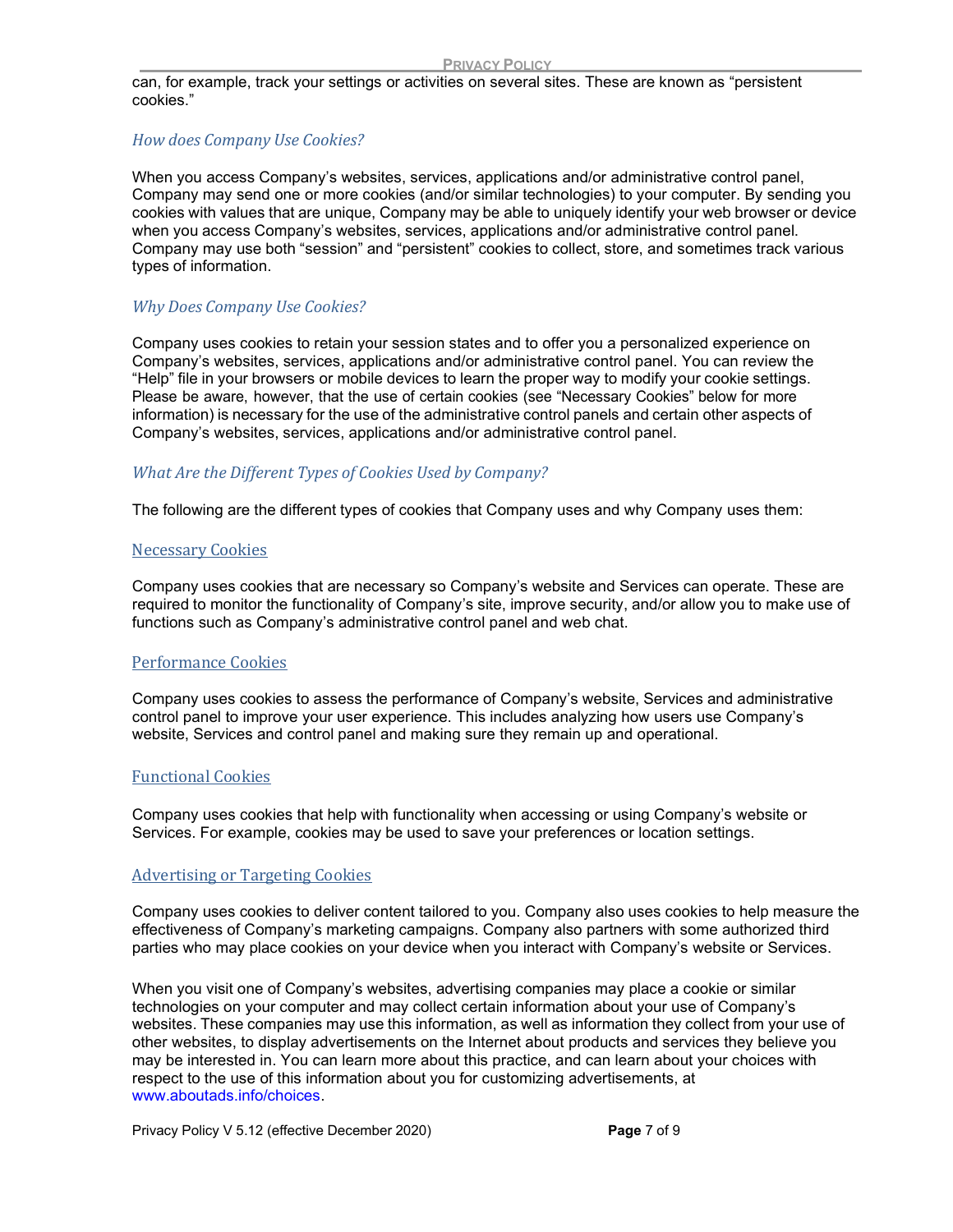#### How Can You Control Your Cookies?

When you visit one of Company's websites, you can manage and control your cookies by using a cookie preference tool available on our websites, if such feature is available in your region, to opt out of cookies that are not necessary for the core operation of Company's website, such as performance, advertising and targeting cookies.

You can also change the browser settings on your computer or other device you are using to access Company's websites or Services. Most browsers provide functionality that lets you reject and/or remove cookies. You can learn more about how to manage your cookies at https://www.aboutcookies.org/howto-control-cookies/.

### "Do Not Track" Notice

There is no accepted standard on how to respond to Do Not Track (DNT) signals, and Company does not respond to such signals. You can learn about DNT at www.allaboutdnt.com.

# 15.QUESTIONS REGARDING THIS PRIVACY POLICY

#### How Can You Contact Company with Questions Regarding Privacy Issues?

If you have any questions about this Privacy Policy, the privacy practices of our websites or Services, or your dealings with our websites or Services, please feel free to contact Company at the toll-free number, e-mail address, mailing address or web contact form as is provided on Company's website or in the Agreement.

### How is this Privacy Policy Updated?

Company reserves the right to change this Privacy Policy at any time. Any changes to the Privacy Policy will be posted to at least one of our websites, including at https://www.gobsb.com/legal.

In the event that the changes materially alter your rights or obligations under this Privacy Policy, Company will make reasonable efforts to notify you of the change. For example, Company may send a message to your email address, if Company has one on file, or generate a pop-up or similar notification when you access Company's Services or administrative control panel for the first time after such material changes are made. In addition, Company will obtain your consent prior to any new uses of your Personal Data, as may be required by law.

Your continued use of Company's Services constitutes your acceptance of the terms of the Privacy Policy as amended or revised by Company from time to time.

#### Does Company adhere to the EU-U.S. Privacy Shield Framework?

Prior to July 16, 2020, Company and its vendors adhered to the EU-U.S. Privacy Shield Framework ("Privacy Shield") set forth by the United States Department of Commerce and the European Commission regarding the collection, use, and retention of Personal Data collected from individuals located in the EEA. In its judgment of July 16, 2020 (Case C-311/18), however, the Court of Justice of the European Union has invalidated the Privacy Shield. As a result of that decision, the Privacy Shield is no longer a valid mechanism to comply with EU data protection requirements when transferring personal data from the European Union to the United States.

That decision does not relieve participants in the Privacy Shield of their obligations thereunder with respect to information that was, prior to the invalidation of the Privacy Shield, transferred in accordance with and in reliance upon the Privacy Shield ("Historical Privacy Shield Transferred Information"). Accordingly, solely with respect to Historical Privacy Shield Transferred Information, Company and its

Privacy Policy V 5.12 (effective December 2020) Privacy Page 8 of 9